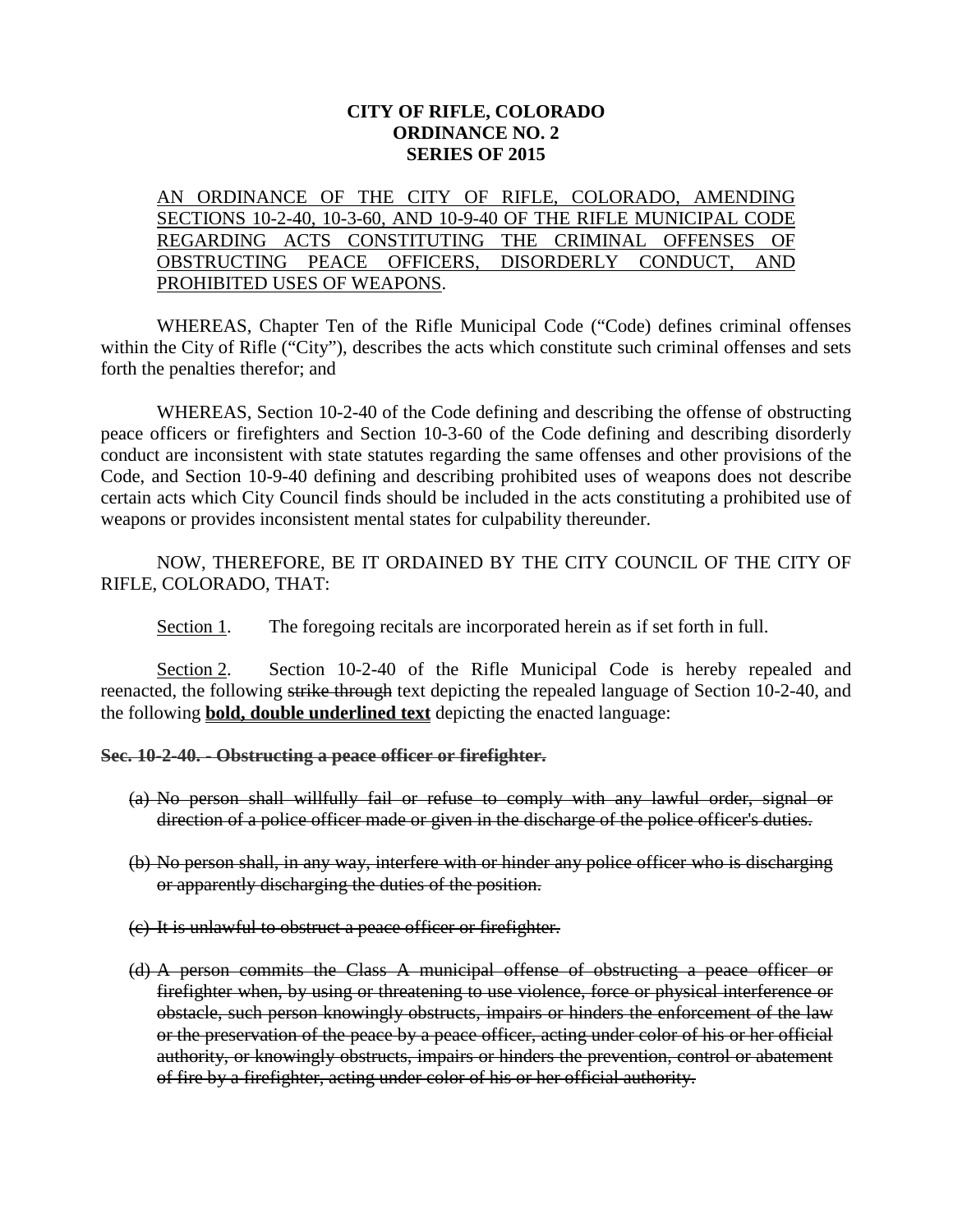City of Rifle, Colorado Ordinance No. 2, Series of 2015 Page 2 of 5

- (e) It is no defense to a prosecution under this Section that the peace officer or firefighter was acting in an illegal manner, if the peace officer or firefighter was acting under color of his or her official authority, as defined in Section 10-2-30(c) above.
- (f) This Section does not apply to the interference with a peace officer making an arrest or pursuing an investigation.

**Section 10-2-40. Obstructing a peace officer, firefighter, emergency medical services provider, or rescue specialist.**

**(a) (1) A person commits obstructing a peace officer, firefighter, emergency medical services provider, or rescue specialist when, by using or threatening to use violence, force, physical interference, an obstacle, or providing false or misleading information such person knowingly obstructs, impairs, or hinders the enforcement of the penal law or the preservation of the peace by a peace officer, acting under color of his or her official authority, whether that person is a volunteer or receives compensation for services rendered.**

**(2) To assure that animals used in law enforcement or fire prevention activities are protected from harm, a person commits obstructing a peace officer or firefighter when, by using or threatening to use violence, force, physical interference, an obstacle, or misleading information he or she knowingly obstructs, impairs, or hinders any such animal.**

- **(b) It is not a defense to a prosecution under this section that the peace officer was acting in an illegal manner, if he or she was acting under color of his or her official authority. A peace officer acts "under color of his or her official authority" if, in the regular course of assigned duties, he or she makes a judgment in good faith based on surrounding facts and circumstances that he or she must act to enforce the law or preserve the peace.**
- **(c) Obstructing a peace officer, firefighter, emergency medical service provider, or rescue specialist is a Class A municipal offense.**
- **(d) For purposes of this section, unless the context otherwise requires:**

## **(1) "Emergency medical service provider" means a member of a public or private emergency medical service agency.**

## **(2) "Rescue specialist" means a member of a public or private rescue agency.**

Section 3. Sections 10-3-60 of the Rifle Municipal Code is hereby amended, the following strike through text depicting the deleted language of Section 10-3-60, and the additions being depicted in **bold, double underlined text**: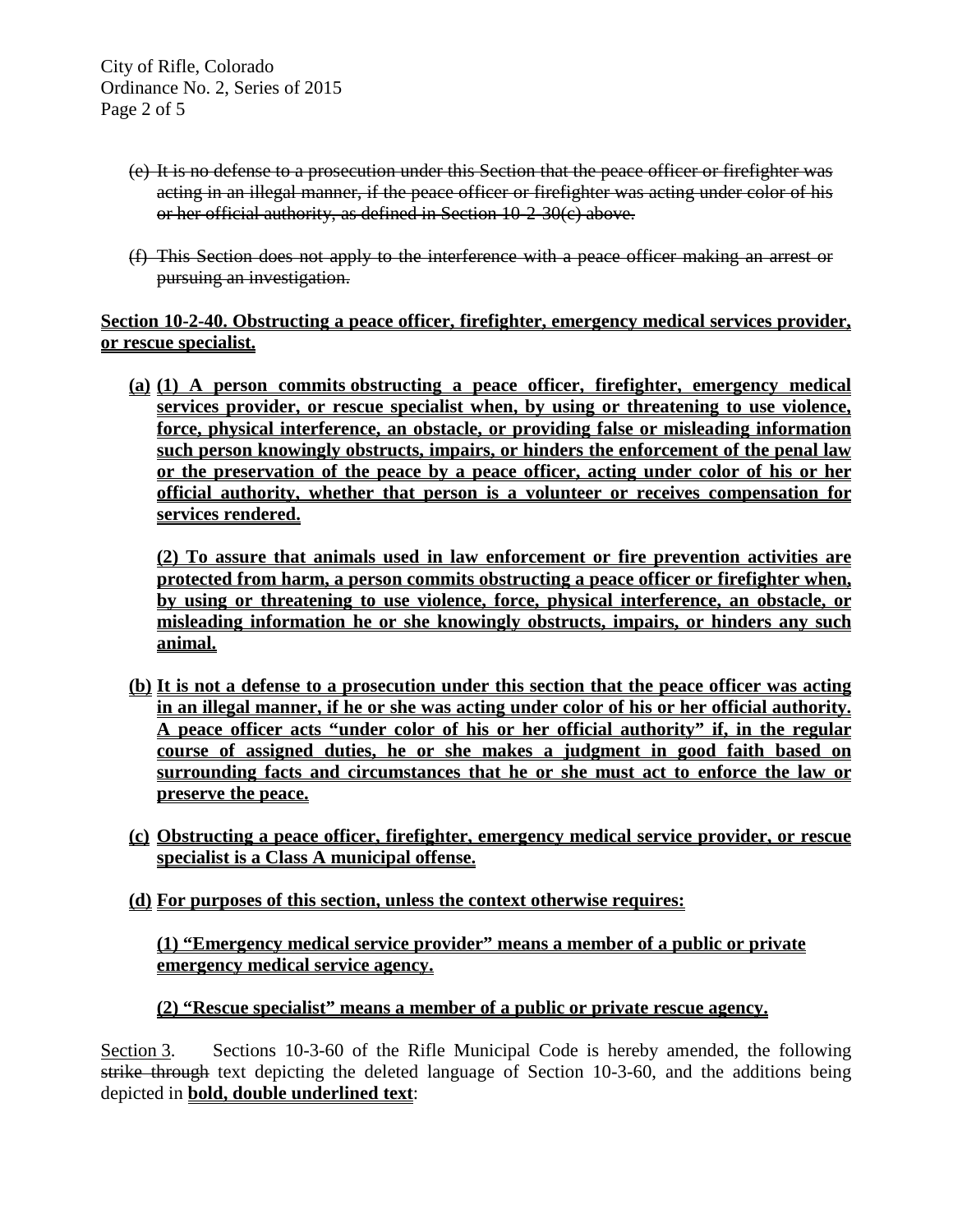City of Rifle, Colorado Ordinance No. 2, Series of 2015 Page 3 of 5

**Sec. 10-3-60. Disorderly conduct.**

**\*\*\***

(a) (4) Not being a peace officer, discharges**, swings, or throws** a deadly weapon in a public place **within the City** except when engaged in lawful target practice or hunting **the ritual discharge of blank ammunition cartridges from a firearm as an attendee at a funeral for a deceased person who was a veteran of the armed forces of the United States or a local law enforcement unit, or any activity for which an exception was granted to the prohibition against discharging firearms within the City pursuant to Section 10-9-40(b) of this Code.** 

**\*\*\***

- **(b) For purposes of Subsection (a), unless the context otherwise requires, "deadly weapon" means a firearm, whether loaded or unloaded, or a knife, bludgeon, or any other weapon, device, instrument, material, or substance, whether animate or inanimate, that, in the manner it is used or intended to be used, is capable of producing death or serious bodily injury.**
- **(c)**(b) Any violation of Paragraph (a)(1) or (a)(2) above is a Class C municipal offense; any violation of Paragraph (a)(3)**, (a)(4) and (a)(5)** above is a Class A municipal offense; and any violation of the other paragraphs of this Section is a Class B municipal offense.
	- **(d) It is an affirmative defense to Subsection (a) above that the actor was a member of the armed forces of the United States or Colorado National Guard, acting in the lawful discharge of his or her duties.**
	- **(e) Every person convicted of any violation of this Section shall forfeit to the City such firearm or weapon involved in the violating act.**

Section 4. Sections 10-9-40 of the Rifle Municipal Code is hereby amended, the following strike through text depicting the deleted language of Section 10-9-40, and the additions being depicted in **bold, double underlined text**:

**Sec. 10-9-40. Prohibited use of weapons.**

- (a) A person commits an offense **under this Section** if he or she:
	- (1) Knowingly and unlawfully displays or aims a deadly weapon at another person**, another person's property, or a domestic animal** in a manner calculated to alarm.
	- (2) Recklessly or with criminal negligence fires**,** or discharges**, swings, or throws any firearm,** any bow and arrow**, or other deadly weapon not specifically addressed by this Subsection (a)** anywhere within the City.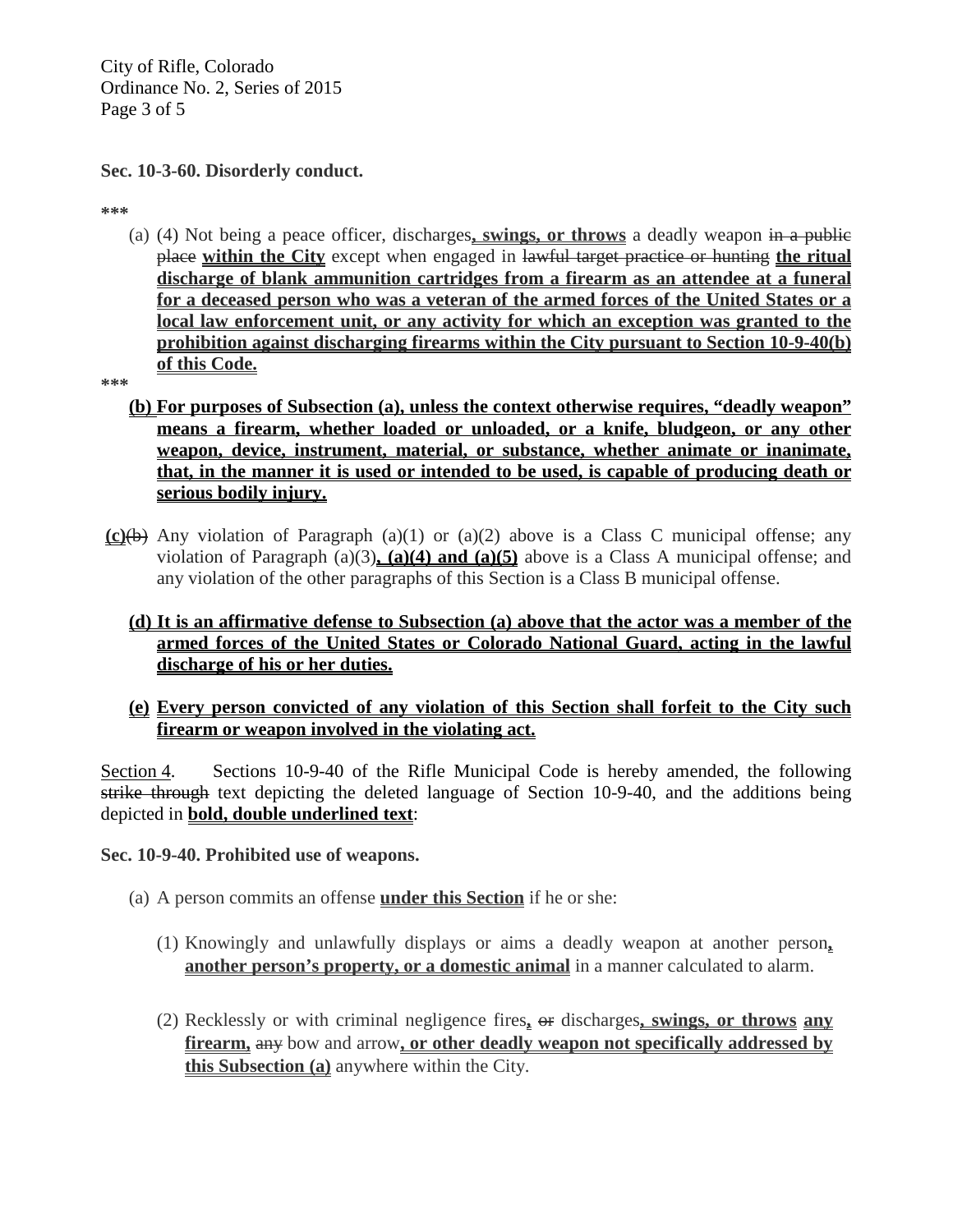- (3) **Recklessly or with criminal negligence** Ddischarges any air gun, gas-operated gun, B.B. gun, pellet gun, **or** slingshot, or spring gun anywhere within the City.
- (4) Sets off or explodes any firecracker, torpedo ball, rocket or other fireworks, except on the celebration or some **of a** holiday or event by the consent of the Mayor or City Manager.
- (5) Explodes or sets off **a bomb or** any combustible or explosive material.
- (6) Knowingly sets a loaded gun, trap or device designed to cause explosion**, discharge or fire** upon being tripped or approached, and leaves it unattended by a competent person immediately present.
- (7) Has in his or her possession a firearm while he or she is under the influence of intoxicating liquor or of a controlled substance**, as defined in Section 18-18-102(5), C.R.S.** Possession of a permit under Section 18-12-105(2)(c), C.R.S., **or a temporary emergency permit issued pursuant to part 2 of article 12, Title 18 C.R.S.** is no defense to a violation of this Subsection.
- (8) Knowingly aims, swings or throws a throwing star or nunchaku at another person, or k**K**nowingly possesses a throwing star or nunchaku in a public place except for the purpose of presenting an authorized public demonstration or exhibition or pursuant to instruction in conjunction with an organized school or class. When transporting throwing stars or nunchaku for a public demonstration or exhibition or for a school or class, they shall be transported in a closed, nonaccessible container.
- (9) **Unless the context otherwise requires, "deadly weapon" means for this Subsection (a) a firearm, whether loaded or unloaded, or a knife, bludgeon, or any other weapon, device, instrument, material, or substance, whether animate or inanimate, that, in the manner it is used or intended to be used, is capable of producing death or serious bodily injury.**
- (b) The Mayor or the City Manager may grant an exception to the prohibitions contained in Subsection (a) above, in writing, for contests, sporting events, historical reenactments, indoor shooting galleries, arcade games**,** or construction and/or maintenance work, **or other valid reasons** or for the use of any such instruments in any private grounds or residences under circumstances when such instrument can be fired, discharged or operated in such a manner as not to endanger persons or property and also in such manner as to prevent the **a** projectile from traversing any grounds or space outside the limits of such gallery, grounds or residence. **If the acts described in Subsection (a) are committed under an exception granted pursuant to this Subsection (b), such acts shall not constitute an offense under**